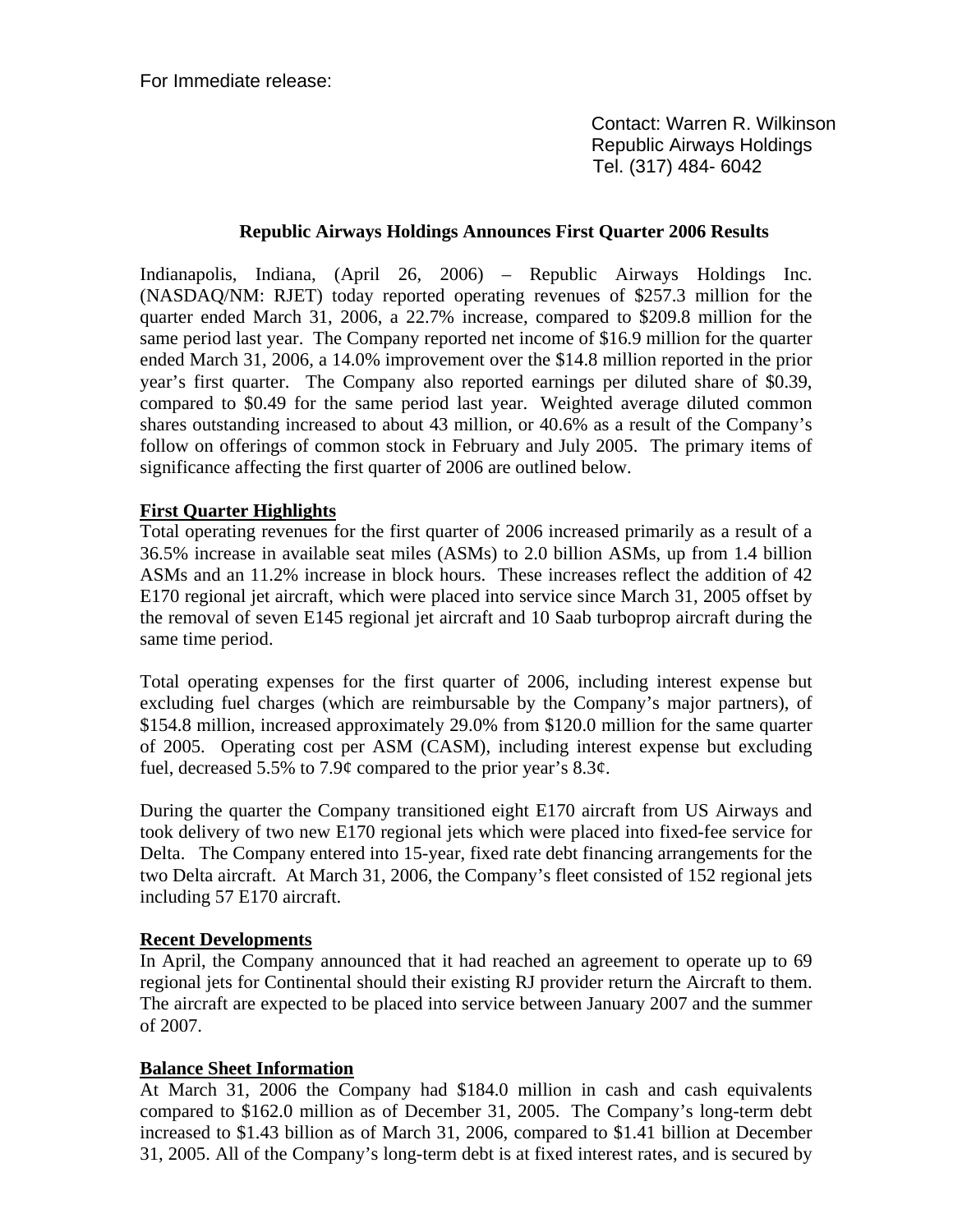the aircraft. The Company also has significant long-term operating lease obligations. At a 7% discount factor, the present value of these lease obligations was approximately \$656.4 million as of March 31, 2006.

# **Corporate Information**

Republic Airways Holdings, based in Indianapolis, Indiana is an airline holding company that owns Chautauqua Airlines, Republic Airlines and Shuttle America. The airlines offer scheduled passenger service on more than 850 flights daily to 81 cities in 34 states, Canada, Mexico and the Bahamas through airline services agreements with four major U.S. airlines. All flights are operated under a major airline partner brand, such as AmericanConnection, Delta Connection, United Express and US Airways Express. The airlines currently employ more than 3,000 aviation professionals and operate 154 regional jet aircraft including 59 E170 aircraft.

The Company will conduct a telephone briefing to discuss its first quarter results tomorrow, April  $27<sup>th</sup>$ , at 11:00 a.m. EDT. For those wishing to participate please call 866-761-0748 and for international calls please dial 617-614-2706, the password is 92786776. A live Webcast of this briefing will also be available online at www.rjet.com - investor relations.

## **Additional Information**

In addition to historical information, this release contains forward-looking statements. Republic Airways may, from time-to-time, make written or oral forward-looking statements within the meaning of the Private Securities Litigation Reform Act of 1995. Such statements encompass Republic Airways' beliefs, expectations, hopes or intentions regarding future events. Words such as "expects," "intends," "believes," "anticipates," "should," "likely" and similar expressions identify forward-looking statements. All forward-looking statements included in this release are made as of the date hereof and are based on information available to Republic Airways as of such date. Republic Airways assumes no obligation to update any forward-looking statement. Actual results may vary, and may vary materially, from those anticipated, estimated, projected or expected for a number of reasons, including, among others, the risks discussed in our Form 10-K and our other filings made with the Securities and Exchange Commission, which discussions are incorporated into this release by reference.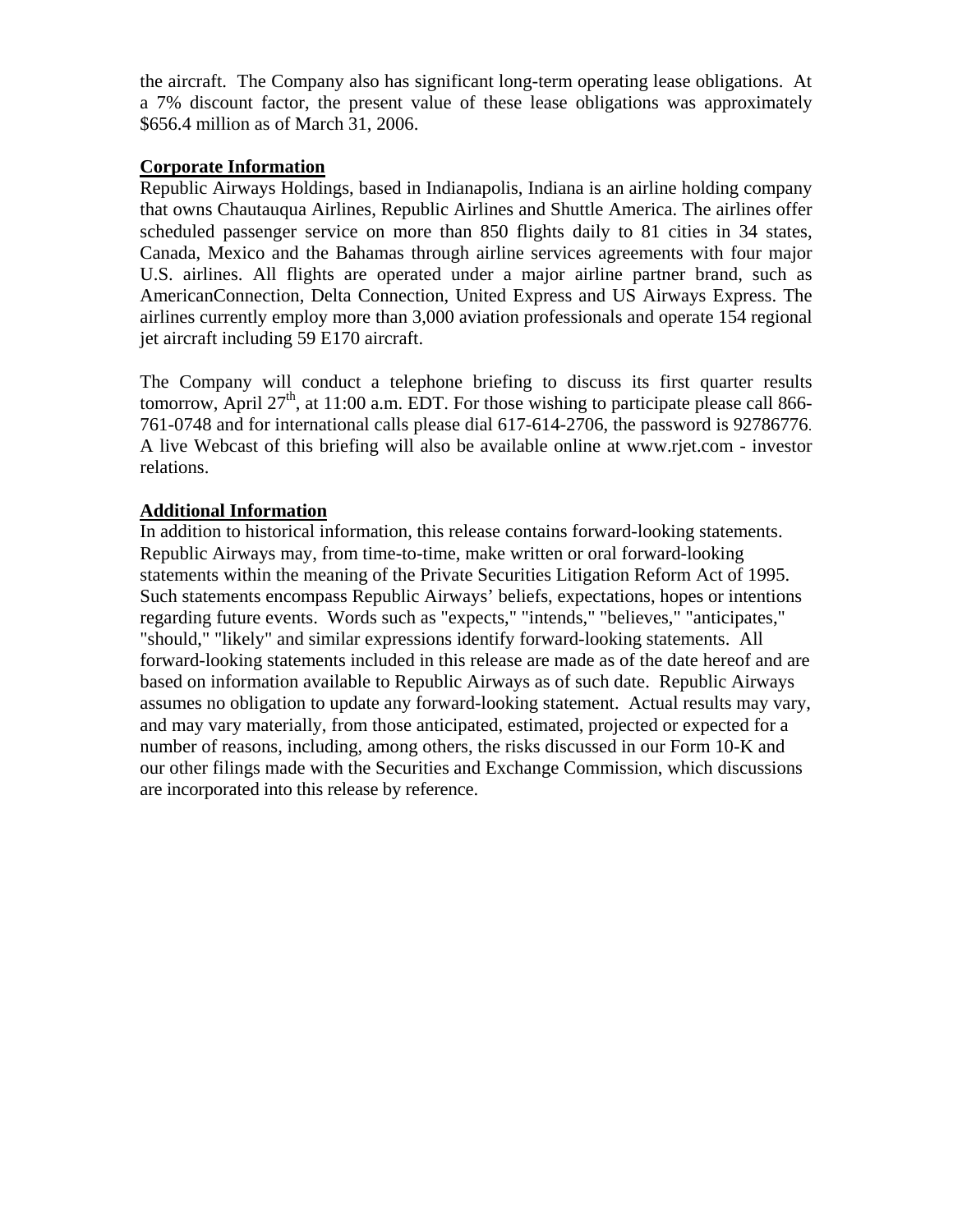#### **REPUBLIC AIRWAYS HOLDINGS, INC. AND SUBSIDIARIES CONSOLIDATED STATEMENTS OF INCOME (Dollars and Shares in Thousands, Except per Share Amounts) (Unaudited)**

| <b>Financial Highlights</b>    | Three Months Ended March 31, |               |           |
|--------------------------------|------------------------------|---------------|-----------|
|                                | 2006                         | 2005          | Change    |
| <b>OPERATING REVENUES</b>      |                              |               |           |
| Passenger                      | \$<br>248,176                | \$<br>204,773 | 21.2%     |
| Other                          | 9,168                        | 4,986         | 83.9%     |
| Total operating revenues       | 257,344                      | 209,759       | 22.7%     |
|                                |                              |               |           |
| <b>OPERATING EXPENSES</b>      |                              |               |           |
| Wages and benefits             | 40,145                       | 31,956        | 25.6%     |
| Aircraft fuel                  | 76,523                       | 65,936        | 16.1%     |
| Landing fees                   | 8,594                        | 7,041         | 22.1%     |
| Aircraft and engine rent       | 20,352                       | 18,531        | 9.8%      |
| Maintenance and repair         | 22,381                       | 18,345        | 22.0%     |
| Insurance and taxes            | 4,292                        | 3,908         | 9.8%      |
| Depreciation and amortization  | 21,418                       | 13,608        | 57.4%     |
| Other                          | 15,722                       | 13,894        | 13.2%     |
| Total operating expenses       | 209,427                      | 173,219       | 20.9%     |
| OPERATING INCOME               | 47,917                       | 36,540        | 31.1%     |
|                                |                              |               |           |
| OTHER INCOME (EXPENSE)         |                              |               |           |
| Interest expense               | (21, 869)                    | (12, 725)     | 71.9%     |
| Other income                   | 1,966                        | 516           | 281.0%    |
| Total other income (expense)   | (19,903)                     | (12, 209)     | 63.0%     |
|                                |                              |               |           |
| INCOME BEFORE INCOME TAXES     | 28,014                       | 24,331        | 15.1%     |
|                                |                              |               |           |
| <b>INCOME TAX EXPENSE</b>      | 11,114                       | 9,506         | 16.9%     |
| <b>NET INCOME</b>              | 16,900                       | 14,825        | 14.0%     |
| PER SHARE, BASIC               | \$<br>0.40                   | \$<br>0.50    | $-20.0\%$ |
| PER SHARE, DILUTED             | \$<br>0.39                   | \$<br>0.49    | $-20.4%$  |
| Weighted Average Common Shares |                              |               |           |
| <b>Basic</b>                   | 41,836                       | 29,785        | 40.5%     |
| <b>Diluted</b>                 | 42,944                       | 30,538        | 40.6%     |